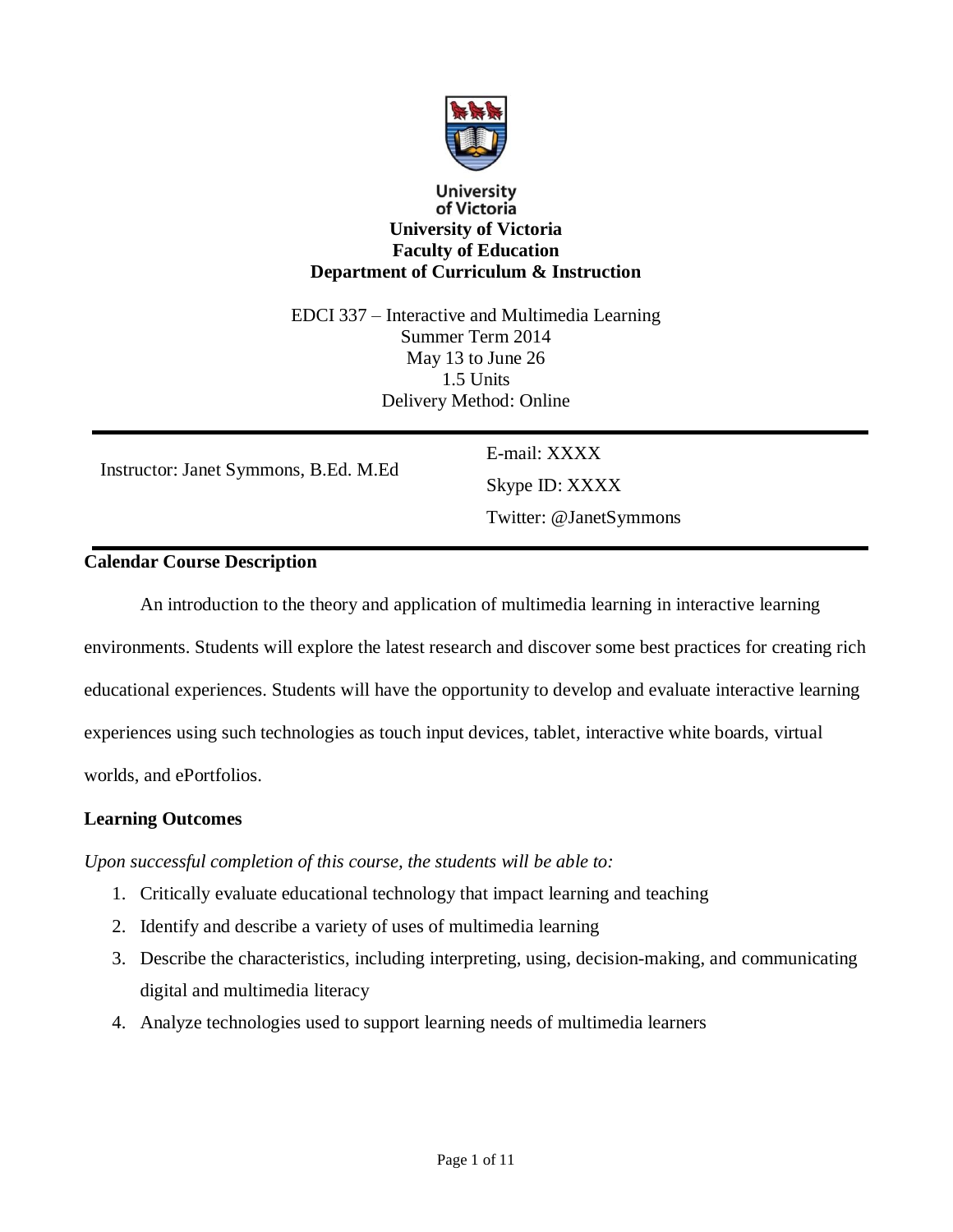### **Textbooks and Required Readings**

No textbook purchase is required. Required readings and videos will be distributed electronically or students will be provided with instructions for direct retrieval off the Web.

### **Contacting the Instructor**

Please call me Janet. There are a number of ways we can communicate if you'd like to ask me a question about the course or educational technology.

- 1. Post a question to the Question Forum in CourseSpaces. This is the perfect place to post questions about assignments or to clarify information on the topics we are covering. This will also allow others to post their answers, and for others to find answers to questions they may also have.
- 2. Email me at XXXX. In the subject line please include EDCI 377. This will help me keep track of my thousands of emails and reply to you in a timely manner. I endeavour to reply to emails within 24 hours.
- 3. Skype is a fantastic communication tool if the question or answer may be long or complicated. Please email me to set an appointment to meet on Skype. My Skype ID is XXXX

## **Mode of Instruction**

This eLearning course will take place within the CourseSpaces LMS and is delivered solely online. The course will be supported by a variety of communication tools including email, course forums and discussion boards, and video communication (audio and video chat via Skype). This is a condensed course with a new lesson appearing online each Tuesday and Thursday.

## **Assignments**

All assignments must be original and written and created entirely by the students. As this course is condensed, late assignments will not be accepted. Assignments must be submitted via the assignment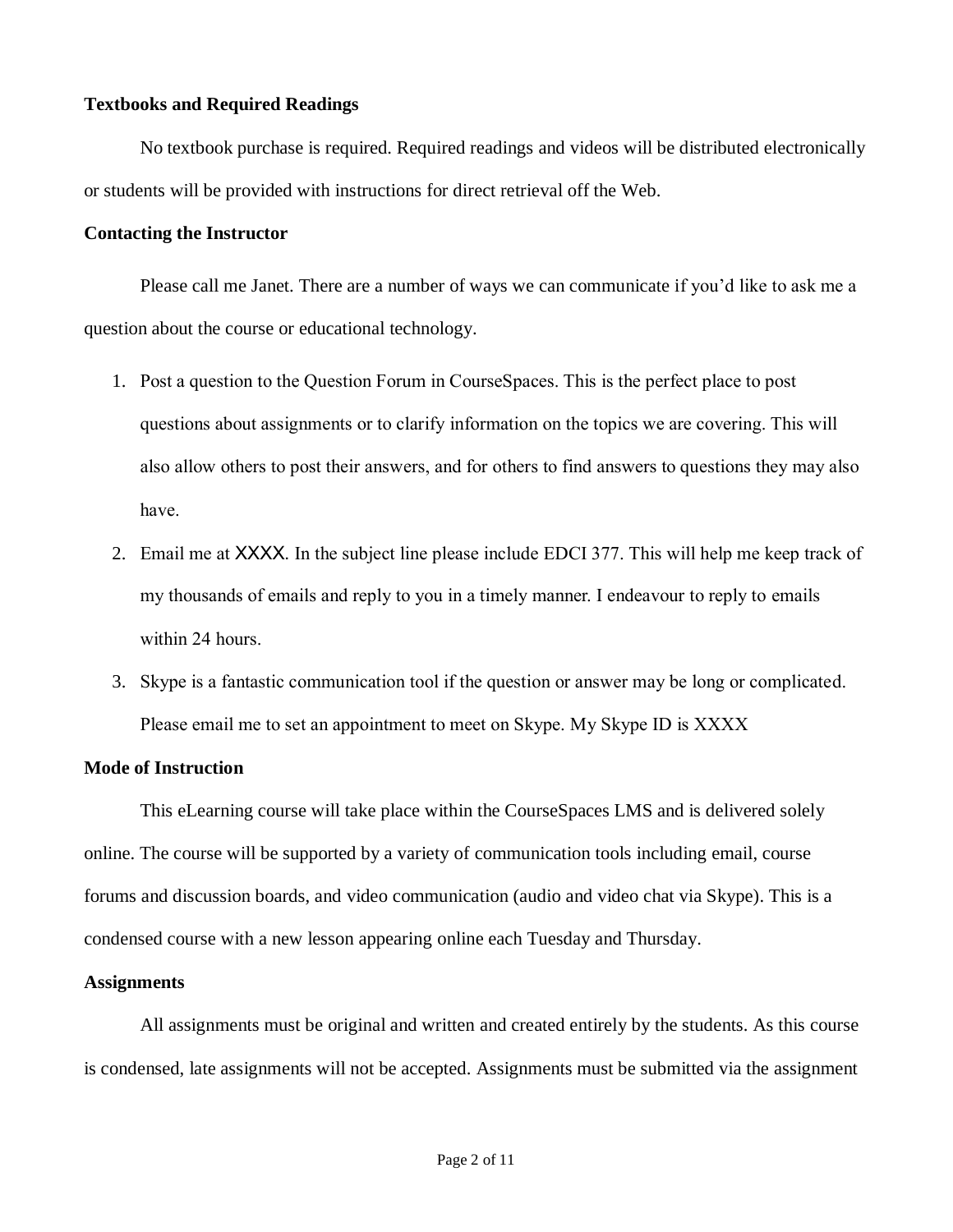dropbox no later than 11:55 PM (Pacific time) on the due date. The dropbox will close at this time and late assignments will not be accepted.

Please contact me via email if you are having problems with an assignment. An extension MAY be granted but you must contact me at least five day before the assignment due date.

## **Participation**

Active participation includes posting on the discussion boards as well as replying to posts, taking part in online activities, and submitting assignments by the due dates. Due to the compact nature of the course it is highly recommended that students log in to the course website several times a week to review the discussion forums, blog posts, review the site for changes, complete assigned readings, and watch the posted and assigned videos.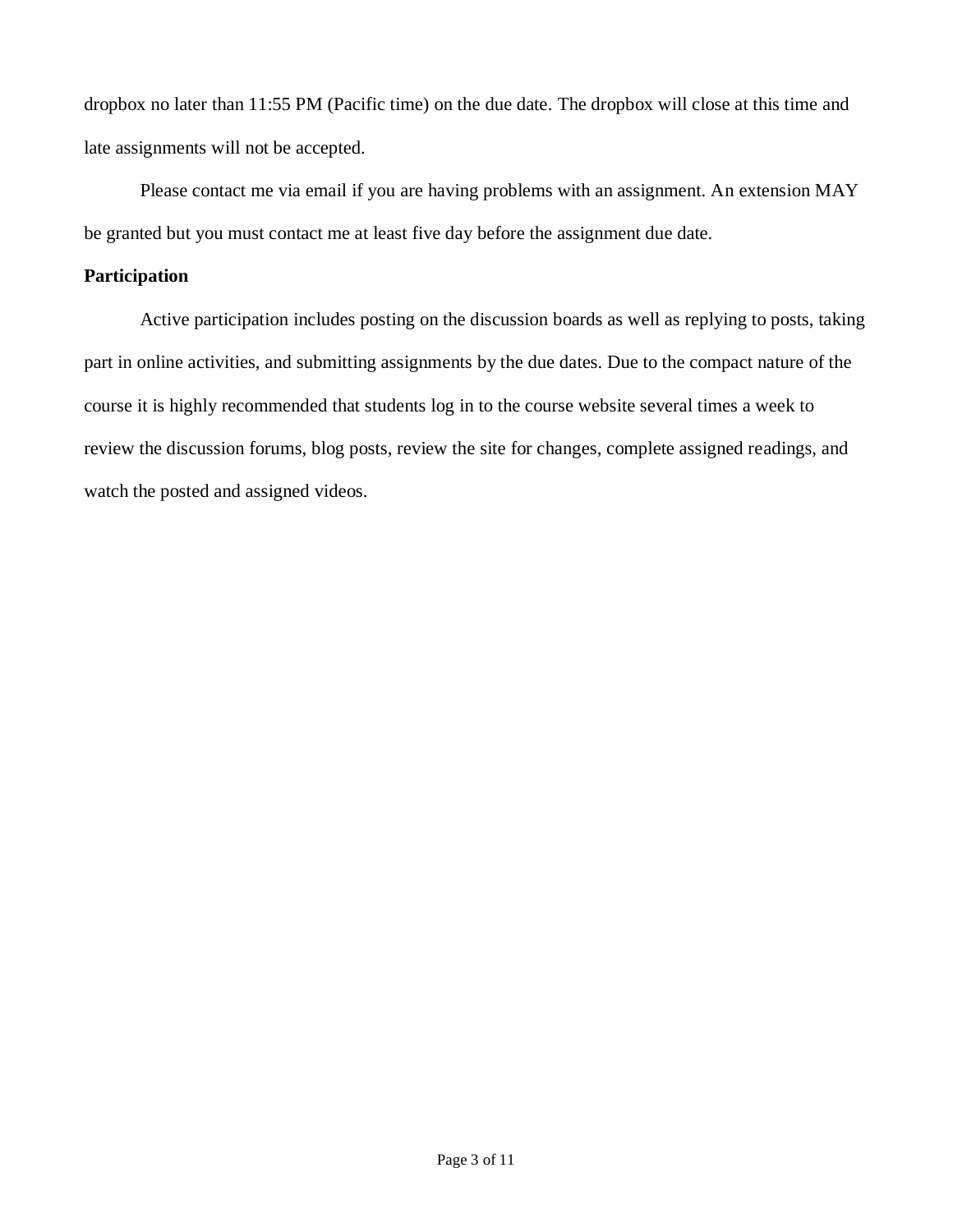## **Modes of Evaluation**

| <b>Discussion Board Participation</b> |     | 20% |
|---------------------------------------|-----|-----|
| <b>Whiteboard Evaluation</b>          |     | 10% |
| <b>Mobile Learning Evaluation</b>     |     | 15% |
| Audio/visual                          | 5%  |     |
| Evaluation                            | 5%  |     |
| Editing                               | 5%  |     |
|                                       |     |     |
| ePortfolio                            |     | 20% |
| Contents                              | 10% |     |
| Feedback                              | 10% |     |
|                                       |     |     |
| <b>Group Presentation</b>             |     | 15% |
| Camtasia skills                       | 5%  |     |
| Lesson planning                       | 5%  |     |
| Content                               | 5%  |     |
|                                       |     |     |
| <b>Camtasia Reflection Project</b>    |     | 20% |
| Audio/visual                          | 5%  |     |
| Reflection                            | 5%  |     |
| Editing                               | 5%  |     |
| Time/professionalism                  | 5%  |     |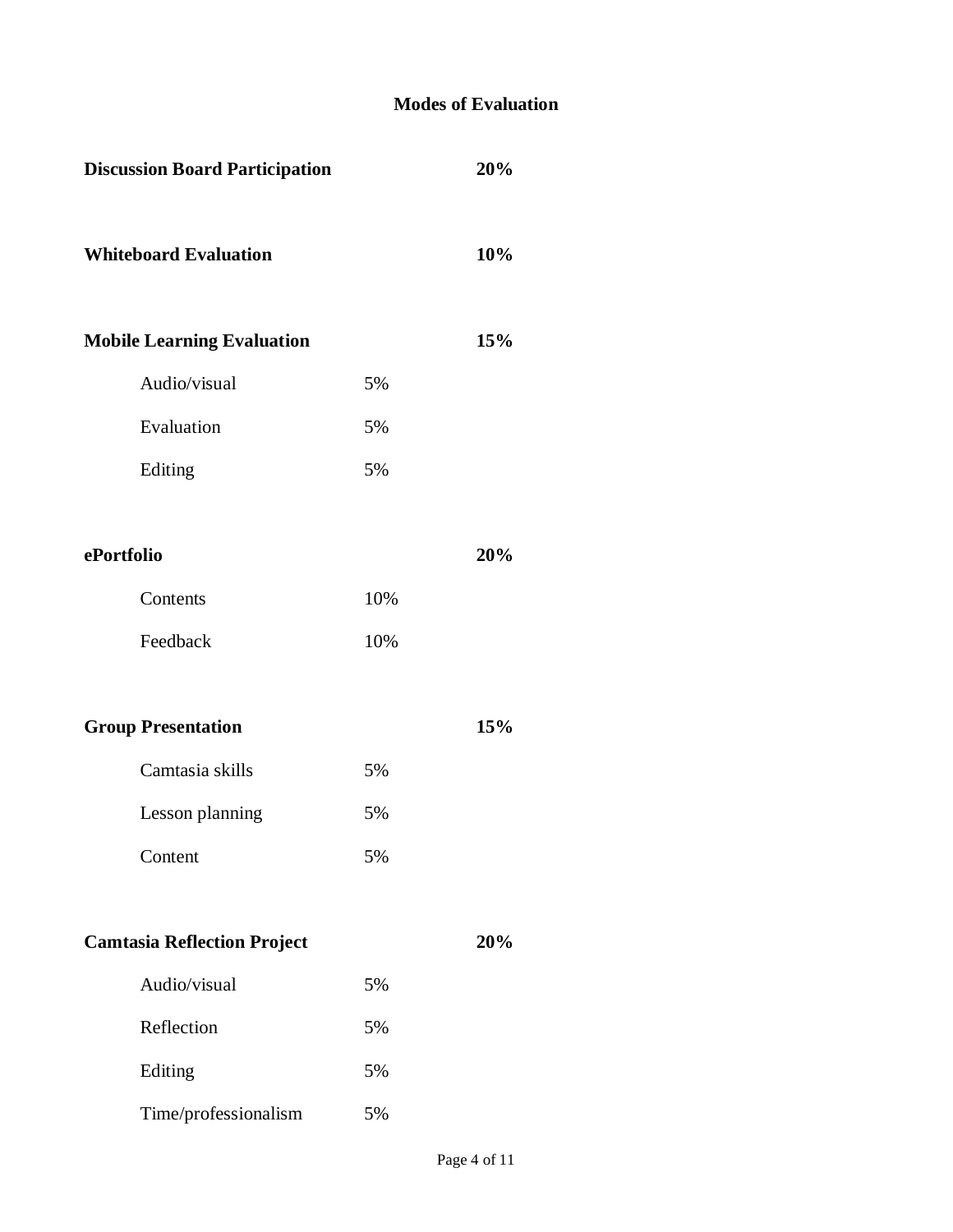## **Assignments**

#### **Discussion Board Participation**

Each student will post an answer to four different discussion questions. In addition, each student must reply to four other posts throughout the course. Students' answers and replies will be reviewed on Sunday following the post and I will then reply and provide comments and feedback based on the students' activity from Tuesday to Saturday. Student answers and replies posted on Sundays and Mondays are encouraged but will not be considered for marking purposes.

**Whiteboard Evaluation**. Using the assignment evaluation form supplied, evaluate whiteboard technology for both learning and teaching usage. A free 30-day trials of whiteboard technology may be found here:<http://smarttech.com/downloads> Please ensure you download the free trails within 30 days of the assignment due date and not before.

**ePortfolios.** An electronic portfolio (ePortfolio) is a digital environment in which participants can house, build and organize digital artifacts into meaningful representations that have personal or professional relevance. Each student will log into [http://folioz.ca](http://folioz.ca/) and create an online portfolio of their work. Please begin this assignment as soon as possible and add material to the ePortfolio over the duration of the course. NOTE: Approval for using folioz is pending at the time of writing this syllabus. Students will create a blog hosted by UVic and create a portfolio using a Wordpress blog if folioz is not approved.

The ePortfolio should demonstrate a solid understanding between your identified theme/topic of representation and the principles of multimodal representation. This includes your growth in creative reflection, critical thinking on modalities, and synthesis of representational modes that capture the "reasons why" you have used certain types of multimedia to represent your themes. The ePorfolio is a dynamic platform that allows you to reflect on and represent past and current personal or professional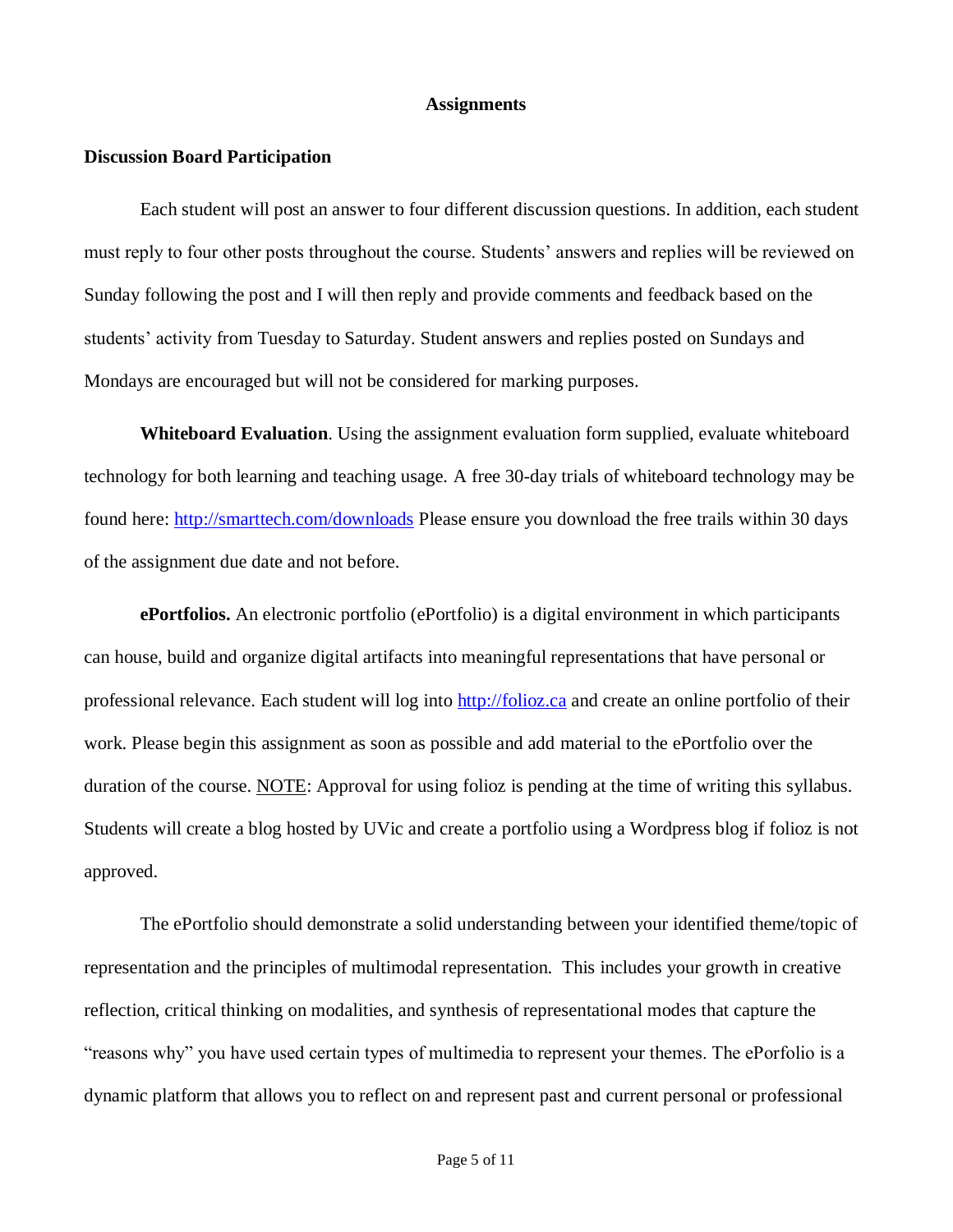experiences and to help you examine the multiple aspects of "process" as a "journey," which may inform your own personal and/or professional practice frameworks and directions.

Each student must provide feedback for three student ePortfolios in addition to creating his or her own ePortfolio. This feedback is intended to spark and exchange ideas, brainstorm respectfully on audience impact, and share perceptions of clarity and understanding. The feedback **is not intended** as a hard "critique" of another's work. Good feedback, however, often acts as a respectful "critique" that helps us determine next steps or revisions of the work.

**Mobile Learning Evaluation**. The Internet has many apps for smartphones and tablets that are either designed for or may be adapted for educational purposes. Find an app for evaluation purposes and critically analyze its usefulness as a teaching and learning tool. Students will present the evaluation using Camtasia, which has a 30-day free trail available [\(http://www.techsmith.com/camtasia.html](http://www.techsmith.com/camtasia.html)). Note that Camtasia is also required for the final assignment so students must make sure that they do not download the free trial before they need it. Students should supply screen shots of the apps or video captures and include these in the Camtasia video along with the link to the app. Please review the mark breakdown in the Modes of Evaluation on page 3 of this syllabus. Students will be provided with evaluation guidelines. The evaluation video should be between 4 and 6 minutes in length. Videos will be posted in the course's discussion board for other students to view.

**Group Presentation**. This assignments brings together much of the knowledge acquired in the course. In the assigned group, create a lesson plan to teach learners how to use a technology for educational purposes. The group may choose any technology that is not discussed in this course. A written lesson plan will be submitted and the group will then use Camtasia to create a video lesson. All members of the team must appear in the video. The purpose of this lesson is to solidify your lesson planning skills, increase your Camtasia skills, and help you work as a team in an online environment. The videos will be posted in the course's discussion board for other students to view.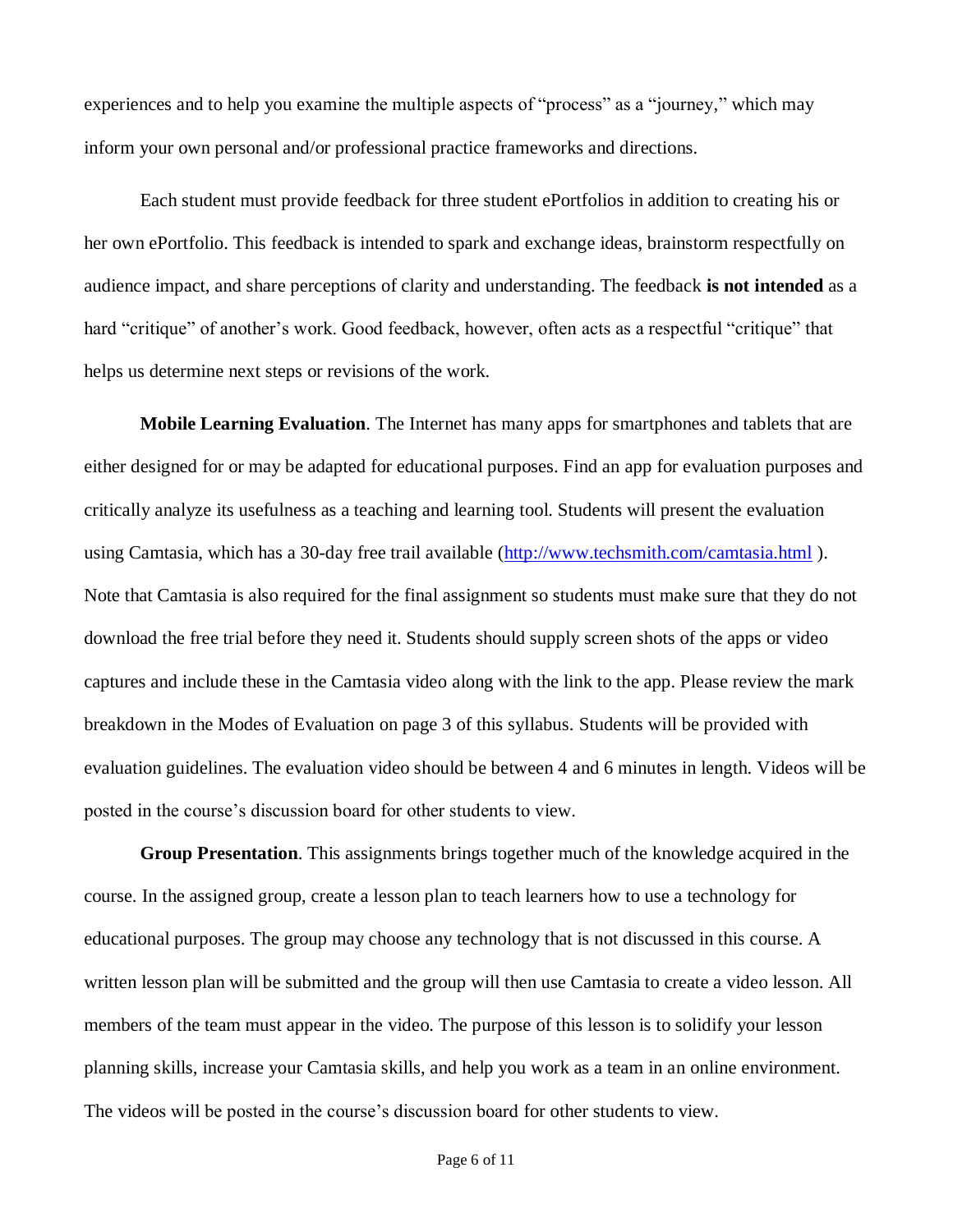**Camtasia Reflection Project**. Using the 30-day free trial of Camtasia, create a 4 to 5 minute video that reflects what students learnt in the course and how this fits in with his or her professional or education aspirations. Please include interesting visuals and adhere to good learning and teaching practices, which will be discussed early in the course. The reflection will **not** be posted for others to see.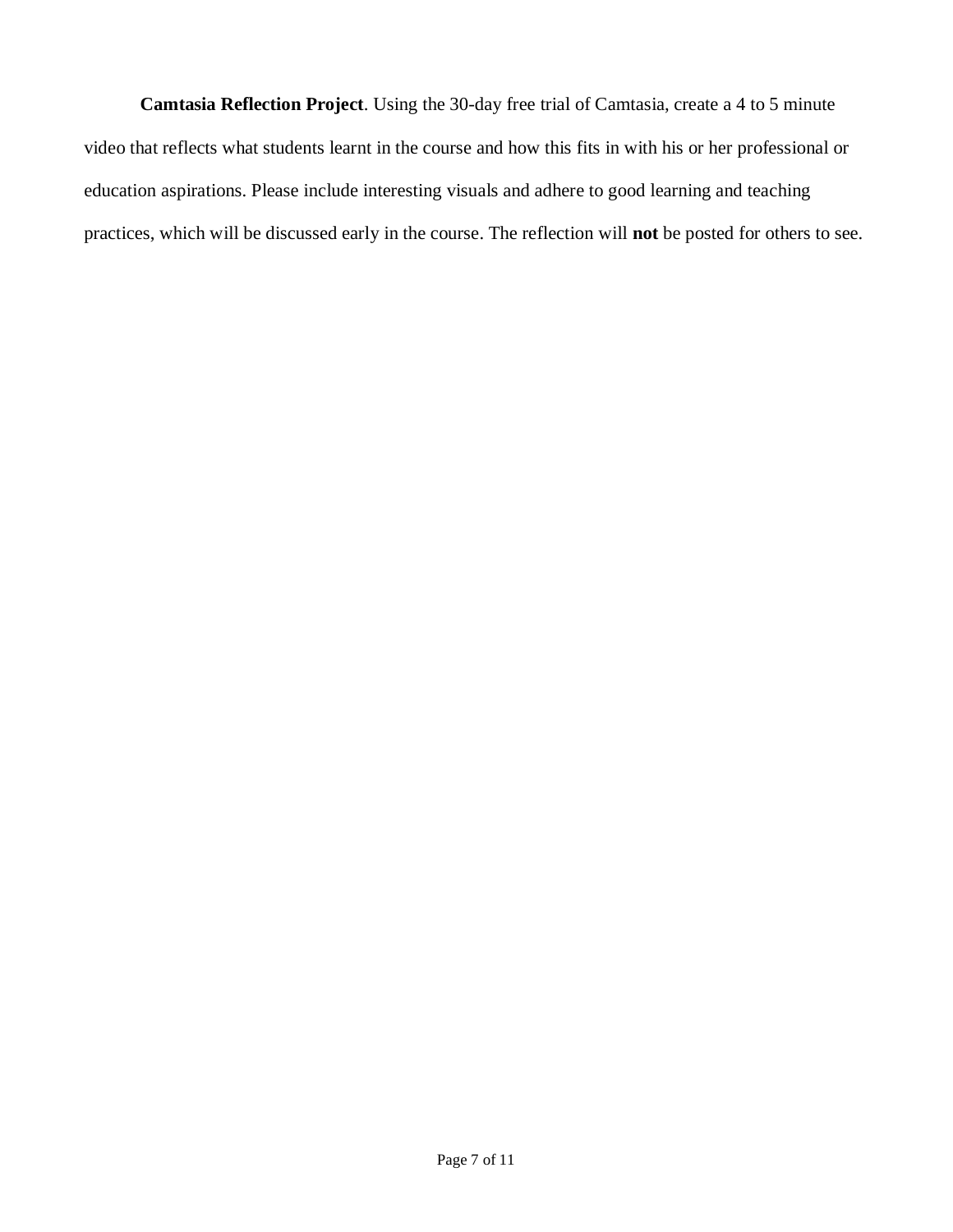# **Course Outline**

| Date    | <b>Topic</b>                                                                   |  |  |
|---------|--------------------------------------------------------------------------------|--|--|
| May 13  | Introduction, review course outline, and assignments<br>Digital Media Literacy |  |  |
| May 15  | <b>Interactive Whiteboards</b>                                                 |  |  |
| May 20  | Building an ePortfolio                                                         |  |  |
| May 22  | <b>Media Richness</b><br>Due: Whiteboard evaluation                            |  |  |
| May 27  | Lesson Planning, Bloom's Taxonomy, and Learning Theory                         |  |  |
| May 29  | Desktop Capture and Camtasia                                                   |  |  |
| June 3  | Apps                                                                           |  |  |
| June 5  | <b>MOOCs</b> and Mobile Learning                                               |  |  |
| June 10 | <b>Critical Media Pedagogy</b><br>Due: Mobile technology evaluation            |  |  |
| June 12 | <b>Creative Commons and Copyright</b><br>Due: ePortfolio                       |  |  |
| June 17 | <b>Social Networks</b><br>Due: Written lesson plan                             |  |  |
| June 19 | Wikis and Curation<br>Due: Group lesson video                                  |  |  |
| June 24 | <b>Virtual Reality</b><br>Due: ePorfolio feedback                              |  |  |
| June 26 | Sharing knowledge and projects<br>Due: Camtasia reflection                     |  |  |

**NOTE:** Due dates and topics are subject to amendments.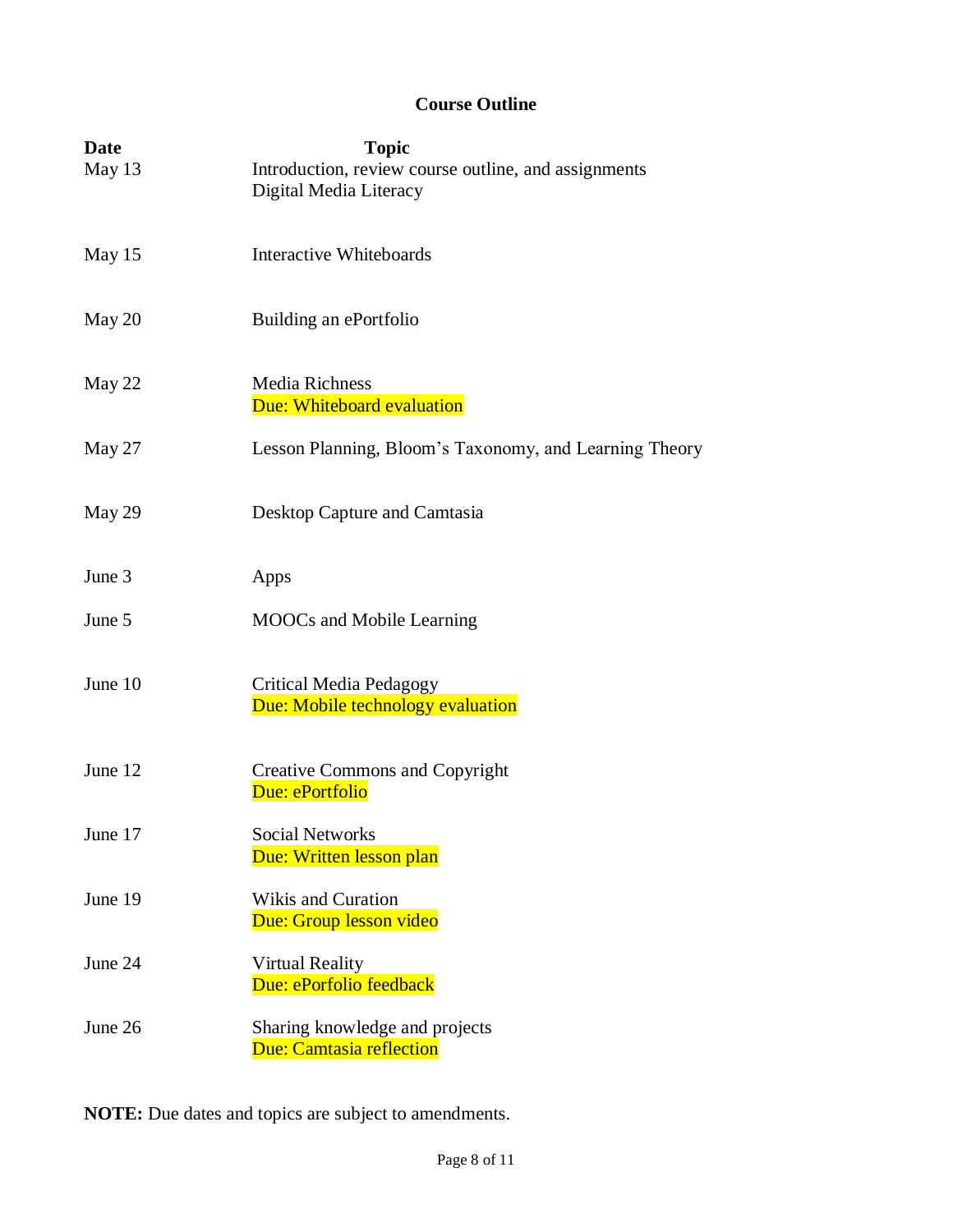## **Grades are not final until approved by the Department and the University Senate.**

## **Scholarly Integrity and Plagiarism**

All University of Victoria students must abide by academic regulations as set out in the university calendar. They must observe the policy of 'academic integrity' especially with regards to plagiarism and cheating (University Calendar). Additional information about academic policies can be found in the University Calendar describing Academic Regulations for the University of Victoria and the Faculty of Education.

## **Policy on Inclusivity and Diversity**

The University of Victoria is committed to promoting, providing and protecting a supportive and safe learning and working environment for all of its members. As such, as members of the UVic community, we strive to provide an environment that affirms and promotes the dignity of human beings of diverse backgrounds and needs. Additional information about general UVic policies can be found in the University Calendar.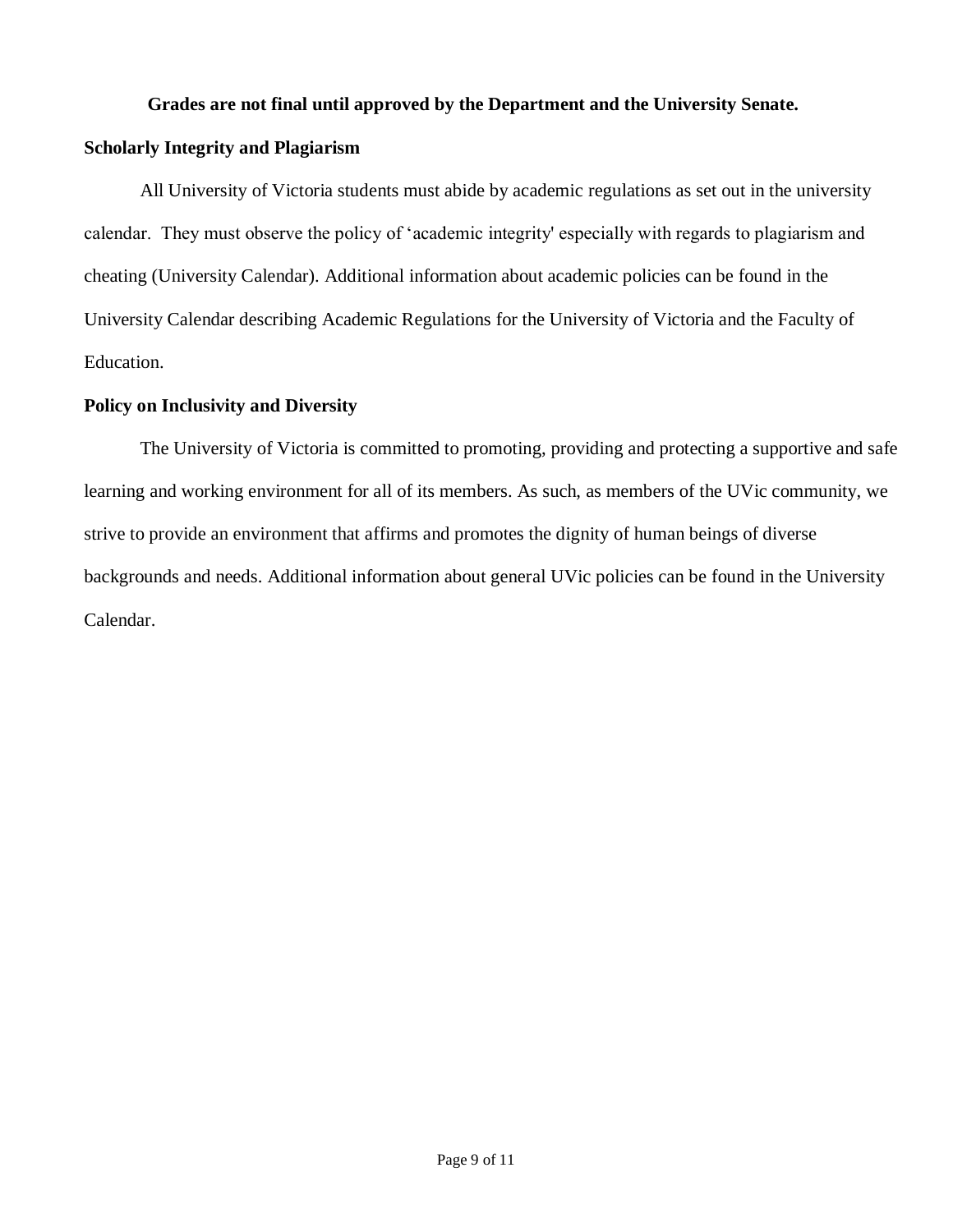| <b>Undergraduate Grading</b> |          |                       |                                                                                                                                                                                                                                                                                                                                                                                                                                                                                                            |  |
|------------------------------|----------|-----------------------|------------------------------------------------------------------------------------------------------------------------------------------------------------------------------------------------------------------------------------------------------------------------------------------------------------------------------------------------------------------------------------------------------------------------------------------------------------------------------------------------------------|--|
| Passing                      | Grade    | Percentage            | <b>Description</b>                                                                                                                                                                                                                                                                                                                                                                                                                                                                                         |  |
| <b>Grades</b>                | Point    | <b>For Instructor</b> |                                                                                                                                                                                                                                                                                                                                                                                                                                                                                                            |  |
| $A+$                         | 9        | $90 - 100$            | Exceptional, outstanding and excellent performance. Normally achieved<br>by a minority of students. These grades indicate a student who is self-                                                                                                                                                                                                                                                                                                                                                           |  |
| A                            | 8        | $85 - 89$             | initiating, exceeds expectation and has an insightful grasp of the subject                                                                                                                                                                                                                                                                                                                                                                                                                                 |  |
| $A-$                         | 7        | $80 - 84$             | matter.                                                                                                                                                                                                                                                                                                                                                                                                                                                                                                    |  |
| $B+$                         | 6        | $77 - 79$             | Very good, good and solid performance. Normally achieved by the largest<br>number of students. These grades indicate a good grasp of the subject matter                                                                                                                                                                                                                                                                                                                                                    |  |
| B<br>$B-$                    | 5        | $73 - 76$             | or excellent grasp in one area balanced with satisfactory grasp in the other<br>area.                                                                                                                                                                                                                                                                                                                                                                                                                      |  |
|                              | 4        | $70 - 72$             |                                                                                                                                                                                                                                                                                                                                                                                                                                                                                                            |  |
| $C+$<br>$\mathbf C$          | 3        | $65 - 69$             | Satisfactory, or minimally satisfactory. These grades indicate a<br>satisfactory performance and knowledge of the subject matter.                                                                                                                                                                                                                                                                                                                                                                          |  |
| D                            | 1        | $50 - 59$             | Marginal performance. A student receiving this grade<br>demonstrated a superficial grasp of the subject matter.                                                                                                                                                                                                                                                                                                                                                                                            |  |
| <b>COM</b>                   | Excluded |                       | Complete (pass). Used only for 0-unit courses and those credit courses<br>designated by the Senate. Such courses are identified in the course                                                                                                                                                                                                                                                                                                                                                              |  |
|                              | Grade    |                       | listings.                                                                                                                                                                                                                                                                                                                                                                                                                                                                                                  |  |
| <b>Failing</b>               | Grade    | Percentage            | <b>Description</b>                                                                                                                                                                                                                                                                                                                                                                                                                                                                                         |  |
| <b>Grades</b>                | Point    | <b>For Instructor</b> |                                                                                                                                                                                                                                                                                                                                                                                                                                                                                                            |  |
| Ε                            | $\theta$ | <b>TBD</b>            | Conditional supplemental.                                                                                                                                                                                                                                                                                                                                                                                                                                                                                  |  |
| F                            | $\theta$ | $0 - 49$              | Unsatisfactory performance. Wrote final examination and completed<br>course requirements; no supplemental.                                                                                                                                                                                                                                                                                                                                                                                                 |  |
| N                            | 0        | $0 - 49$              | Did not write examination or complete course requirements by the end of<br>term or session; no supplemental.                                                                                                                                                                                                                                                                                                                                                                                               |  |
| N/X                          | Excluded |                       | Did not complete course requirements by the end of the term; no<br>supplemental. Used only for co-op work terms and for courses designated                                                                                                                                                                                                                                                                                                                                                                 |  |
|                              | Grade    |                       | by Senate. Such courses are identified in the course listings. The grade is<br>EXCLUDED from the calculation of all grade point averages.                                                                                                                                                                                                                                                                                                                                                                  |  |
| F/X                          | Excluded |                       | Unsatisfactory performance. Completed course requirements; no<br>supplemental. Used only for co-op work terms and for courses designated                                                                                                                                                                                                                                                                                                                                                                   |  |
|                              | Grade    |                       | by Senate. Such courses are identified in the course listings. The grade is<br>EXCLUDED from the calculation of all grade point averages.                                                                                                                                                                                                                                                                                                                                                                  |  |
| <b>Temporary</b>             | Grade    | Percentage            | <b>Description</b>                                                                                                                                                                                                                                                                                                                                                                                                                                                                                         |  |
| Grade                        | Point    | <b>For Instructor</b> |                                                                                                                                                                                                                                                                                                                                                                                                                                                                                                            |  |
| <b>INC</b>                   | N/A      |                       | Incomplete. Used only for those credit courses designated by the Senate, to<br>be replaced with a final grade by June 1. Such courses are identified in the<br>course listings.                                                                                                                                                                                                                                                                                                                            |  |
| <b>DEF</b>                   | N/A      |                       | Deferred status granted. Used only when deferred status has been<br>granted because of illness, an accident or family affliction. See Deferred<br>Status, page 36.                                                                                                                                                                                                                                                                                                                                         |  |
| <b>INP</b>                   | N/A      |                       | In Progress. Used only for courses designated by Senate, to be replaced<br>with a final grade by the end of the next Winter Session except for TIED<br>courses (identified in the Calendar). In TIED courses the INP must be<br>replaced with a final grade by the end of the subsequent term (including<br>Summer Session) or, where a co-op Work Term intervenes, within<br>eight months. If a student fails to complete the second course of a TIED<br>course sequence, then the final grade will be N. |  |
| <b>CIC</b>                   | N/A      |                       | Co-op Interrupted C o u r s e . See Co-op Regulations (14), page 46.                                                                                                                                                                                                                                                                                                                                                                                                                                       |  |